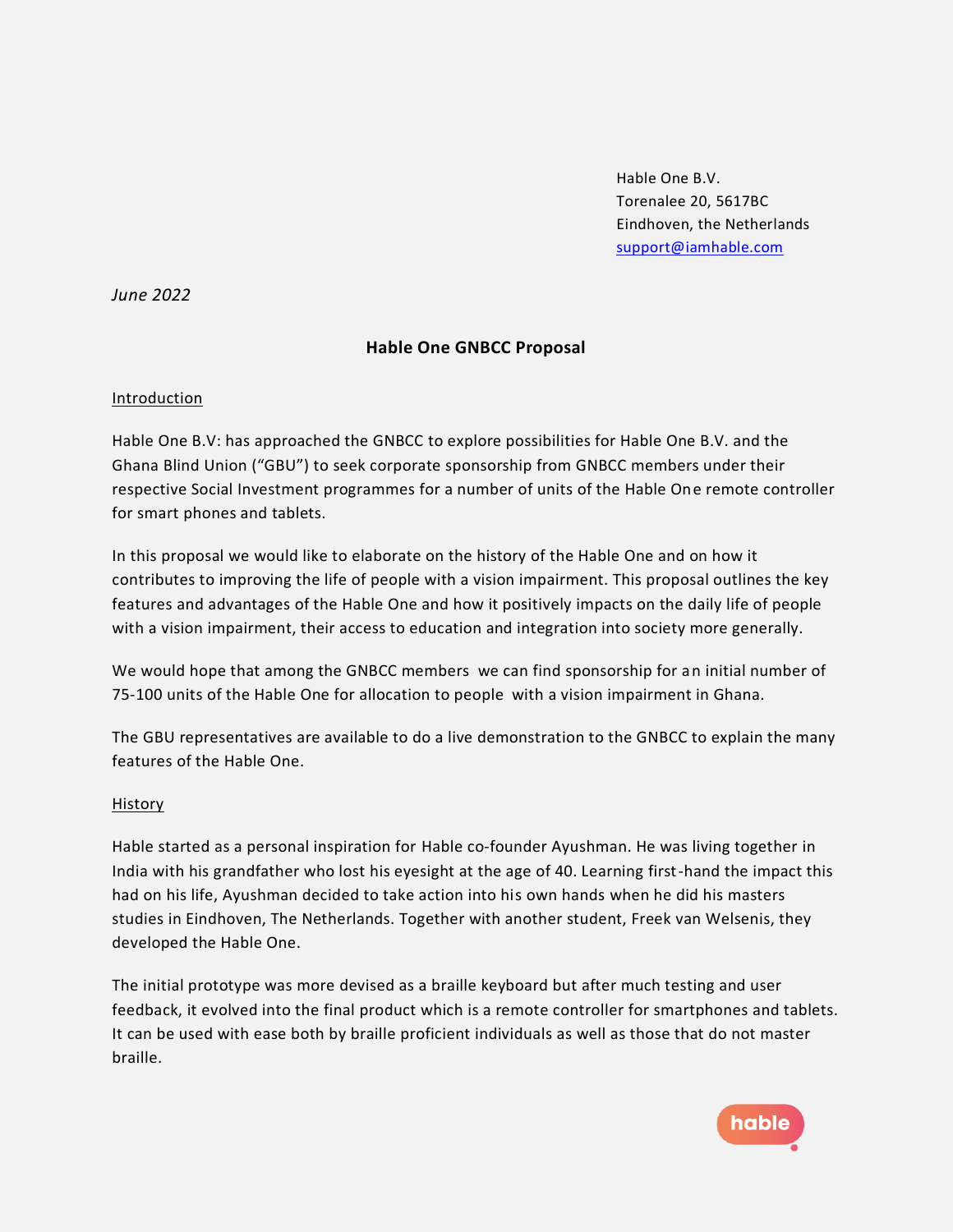## Usage

The Hable One empowers people with a vision impairment by enabling access to information and communication but also through enabling them to write papers, complete work assignments and much more. The Hable One provides autonomy and independence. The Hable One contributes to the integration of people with a vision impairment into society and the work force.

Established usage in countries where the Hable One is already on the market comprises

# **Students (from 8 years old onwards) and professionals**:

- Turns phone/tablet into a workstation and is used to send emails, write assignments, read papers, edit texts
- Hotkeys enable to surf the phone/tablet with lightning speed to stay ahead
- Private and safe Secure Bluetooth connection with no voice commands needed (so no disturbance of co-workers etc.)

### **Elderly and non-professionals:**

- Intuitive interface for basic commands, no braille proficiency required
- Effortless use: Activate dictation, browsing internet, calling

The Hable One has been tested by a number of people within the GBU, including its executive director Dr. Peter Obeng-Asamoa. Relevant feedback provided by the GBU has been incorporated in a software update and the GBU has confirmed to be willing and able to become the importer/distributor for the Hable One in Ghana.

The GBU is also available to provide demonstrations and support to (potential) users.

The GBU has over 23,000 registered members. 48% are female and 52% are male. In respect to the use of the Hable One, they have indicated that their initial focus will be on those in education. To this regard, those at tertiary level are three hundred and forty-seven (347). while those at the secondary or senior high school level will come up to two hundred and fifty (250). The GBU have not included junior high school in this estimate because of the existing government policy that doesn't allow the use of mobile phone at the junior and primary levels of education.

After this initial group, we aim to focus on both the elderly and non-professionals as well as the more junior students (but then for use at home, either for their studies or leisure).

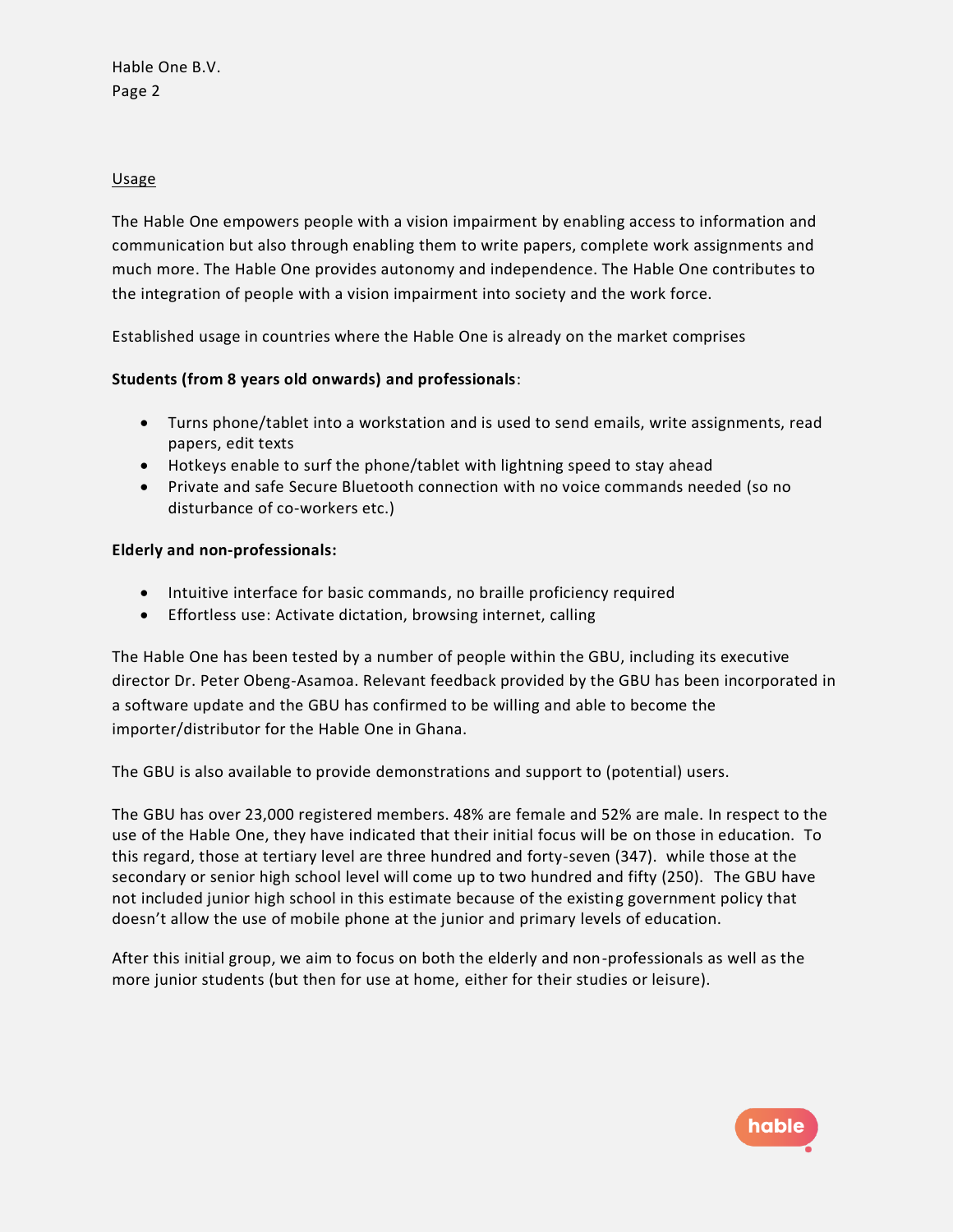Hable One B.V. Page 3

### Support and Maintenance

Each unit comes with a 2-year warranty period. In the unlikely event there is a hardware malfunctioning the device can be exchanged for free during this period through the importer in Ghana.

Each box contains:

- 2 levels of manual for different users
- Lanyard strap, charging cable, safety manual.
- A starting guide for additional support.

The manuals and starting guide will be available through digital format only. This is done for accessibility reasons; users will be available to listen to the manual and starting guide on their phone or computer.

Further free support will be provided through access to the Hable One super user for Ghana who we will appoint as part of the process.

Second line support is available to the super users in case they are not able to resolve problem of the individual user.

Experience from other countries learns that the local Hable One online community is generally able to resolve most questions from other participants. Also for Ghana, a Hable One community will be set up by us through the super user and each Hable One user in Ghana will have free access to the community.

Software updates are fully remote, via App and PC.

### Hable One key features

- **Devices Supported**: Android and iOS, for both tablets and phones
- **Wireless connection: Latest Bluetooth module for 100% stable connection**
- **Typing support**: 6 point Braille, Liblouis, Grade 1+2, UEB, 10 languages
- **Sturdy Casing**: For everyday- and outdoor use
- **Battery Life**: 50 hours, USB-C charging